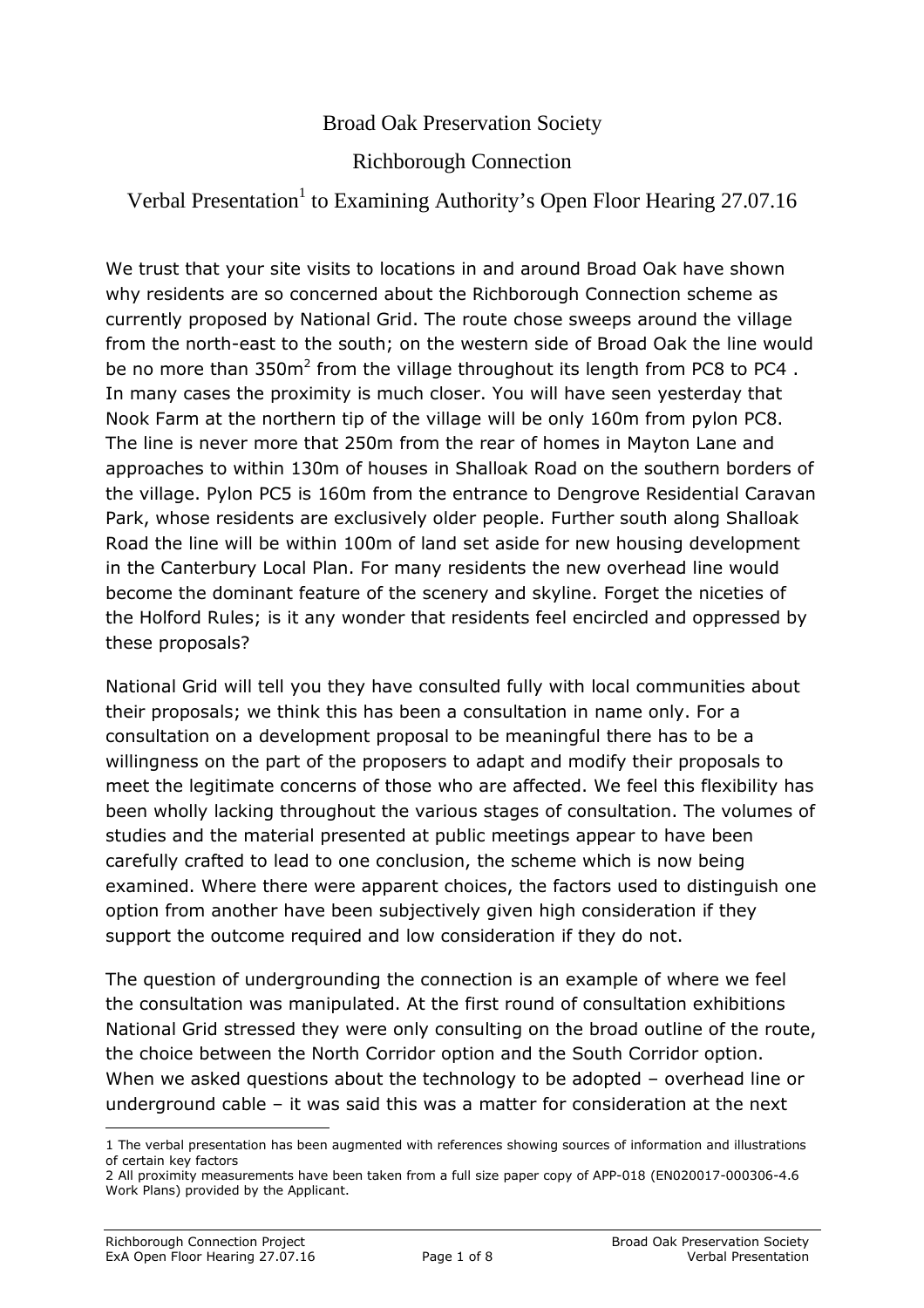stage of consultation. Information was presented covering all possibilities – traditional steel lattice pylons, more modern and shorter concrete pylons, and underground cables. There were models and diagrams showing how underground cables would be installed. When it came to the second round of consultation, we were presented with a fait accompli; National Grid had decided on a detailed route in the North Corridor and on the use of lattice pylons. Nothing which has been said to them since has brought about any modification of their proposals.

One factor presented by National Grid in support of their choice of the North Corridor was the potential to remove the existing 132kV overhead line running from Canterbury to supply power to Thanet – what now features in the proposals before you as the PX line. The new 400kV overhead line would follow the route of this line which has been in place for many years. The removal of the 25m pylons carrying this line and their replacement by 50m pylons was presented as an improvement to the landscape. What had not been considered was that the PX would become redundant once a new 400kV connection to Richborough existed. National Grid themselves said that the choice between the Northern and Southern Corridors was finely balanced. It is our contention that removal of the PX line should have been discounted in determining this choice. Had it been excluded the balance of other factors may well have indicated that the Southern Corridor was a better option. It was shorter and therefore less costly, and it would have avoided conflicts with the Canterbury Local Plan and the South East Water reservoir proposals.

We would ask the Examining Panel to consider a number of alternatives to the current National Grid proposals. Firstly there is the question of why the Nemo Link is terminating at Richborough. There was an early study which purported to look at a wide range of different landfall sites. One by one these were eliminated, either because they did not have a direct connection to the 400kV network, or where such a connection was available, there was no land on which the converter station and other terminal equipment could be erected. Richborough was selected because it was a former power station which just happened to be in the ownership of National Grid. Richborough too did not have a 400kV network connection, but that was set aside for later consideration. That is why we say there has never been proper consideration of the Nemo scheme end to end, and splitting it into two parts is an abuse of the planning system. It is clear from the Nemo Link website that at the Belgian end there is a 9km underground cable linking Nemo to the Belgian transmission system which is accepted to be part of the Nemo Link project. The same approach should have been adopted at the UK end.

National Grid seek to justify their actions by saying that Nemo is not a nationally significant infrastructure project. This is understandable as at best it will offer something like a 1.3% increase in UK electricity provision. The Applicant also agrees in answer to one of the written questions that the Richborough Connection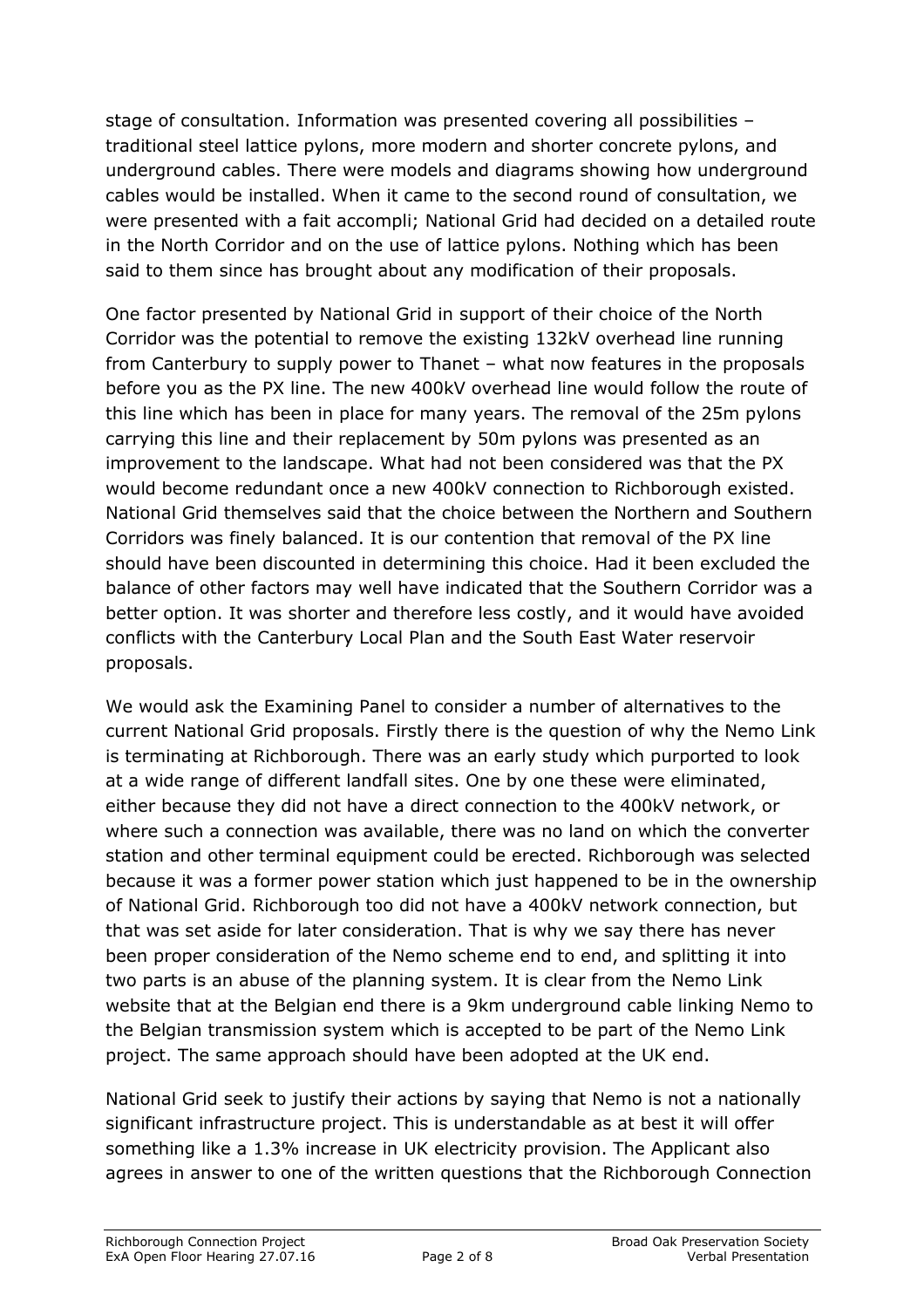has just one sole purpose, to link Nemo to the 400kV grid; if Nemo was not happening there would be no requirement for the Richborough Connection. We therefore find it difficult to understand why the Richborough Connection is considered to be a nationally significant infrastructure project.

When asked to explain the choice of Richborough for the Nemo converter station, the Applicant claims that they were not involved and that the question should be directed to NGNLL who are 50% partners in the development of the Nemo Link. This is disingenuous. NGNLL is not a separate legal entity as the Applicant claims; it is National Grid (Nemo Link) Ltd a wholly owned subsidiary company of the Applicant or of the Applicant's parent company<sup>3</sup>. In layman's terms it is all National Grid. In newspaper reports<sup>4</sup> of the publication of the most recent Annual Report published a couple of months ago, National Grid are said to have made profits of £4.1billion. A significant part of this profit come from the operation of their existing undersea link to France. National Grid's participation in European connectors is therefore not secret.

There are options for alternative landfall sites which were not available when the original studies were carried out in 2008. Since then two old coal fired power stations on the Isle of Grain have closed down. Both are on the shore line and both have 400Kv grid access. We believe that even at this late stage National Grid should amend its plans and take the Nemo Link to one of these locations.

If Nemo is to come ashore at Richborough, there is a further alternative which National Grid have not evaluated, and that is a high voltage DC underground cable – effectively a continuation of the undersea cable. This would run by the most convenient and direct route to the Canterbury North sub-station site where the converter station would be sited. This is the solution adopted by National Grid for the Western Link<sup>5</sup> bringing power from Scotland to England. This makes landfall at the tip of the Wirral peninsular and then runs underground to the converter station at Flint Bridge in Cheshire. This scheme has twice the power capacity of the Nemo Link, so there is no technical reason why it could be adopted for East Kent Alternatives to the whole Richborough Connection.

Finally I would like to mention our proposals to solve the issues around just Broad Oak if an overhead line from Richborough is still considered the best option for the remainder of the route. That would be to have the last three kilometres run underground from somewhere near pylon PC13 all the way into Canterbury. In the their answer to Q.1.7.45 National Grid concedes that undergrounding this stretch would have an overall positive effect on the landscape around Broad Oak. But they then go on to dismiss the idea for what we consider specious reasons. They say undergrounding would require the removal of hedgerows and trees, leaving

<sup>3</sup> Please see: http://www.nemo-link.com/home/project-partners/

<sup>4</sup> Please refer to Annex 1

<sup>5</sup> Please refer to: http://www.westernhvdclink.co.uk/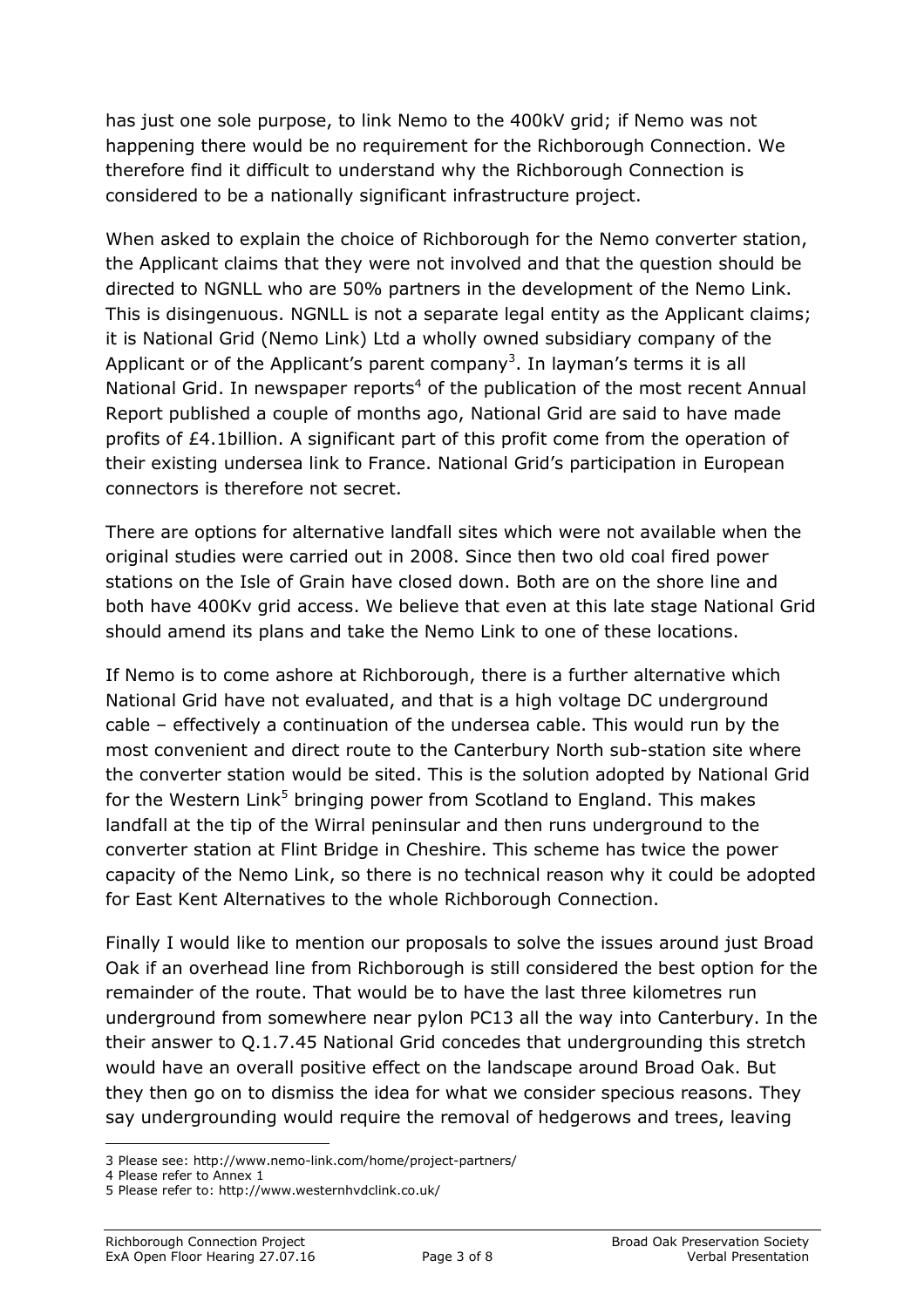visible effects to the landscape. That may be the case if the line is not carefully planned, but such outcomes would only be at ground level, not 50m tall to be seen from every direction. They say that undergrounding would result in the loss of ancient woodland at Lynne Wood<sup>6</sup>. What they do not say is that an overhead line would have equally devastating effects on the ancient woodland. An overhead line requires an even wider swathe of land to be cleared underneath the conductors. Underground lines also have other advantages<sup>7</sup>. They:

- have lower transmission losses;
- have lower maintenance costs;
- emit no electric field and can be engineered to emit a lower magnetic field than an overhead line;
- require a narrower band of land to install, and;
- are less susceptible to the impacts of severe weather.

A further argument put forward against undergrounding is the provision of a transition compound. National Grid paint a scary picture of a site the size of a football field being required for tension gantries. While we accept that one compound would be required, we do not think it would be so large. $8$  If located near PC13 it would be in a location remote from any housing and could easily be screened by planting. In our thinking one of the advantages of running underground is that the cable need not follow the exact line proposed for the overhead line. It could follow a more circuitous route to avoid woodland and making use of field margins to minimise the effects on agriculture. Because it would be out of sight it could actually come closer to the houses in Broad Oak avoiding conflict with the reservoir scheme and the agricultural activities at Goose Farm.

The Applicant's standard response to all proposals for undergrounding has been that the initial cost is greater, and that this cost has to be borne by electricity consumers. The duty of National Grid to provide an economic transmission system means they have to adopt the cheapest solution possible.

If, and we think it is a big if, if the cost of the Richborough Connection is rightly imposed on electricity consumers, we made an estimate of the impact of the additional cost of undergrounding the last 3km of the route falling on consumers of 18p per year. This estimate was included in our response to the second round of National Grid Consultation, which the Examining Panel have clearly read. Question 1.7.37of your first written questions asked the Applicant to provide a response to our estimate. In our view the Applicant has failed to answer this

<sup>6</sup> Please refer to Annex 2:

<sup>7</sup> Please refer to: http://help.leonardo-energy.org/hc/en-us/articles/202706932-What-are-the-main-benefits-ofunderground-cables-

<sup>8</sup> Please refer to Annex 3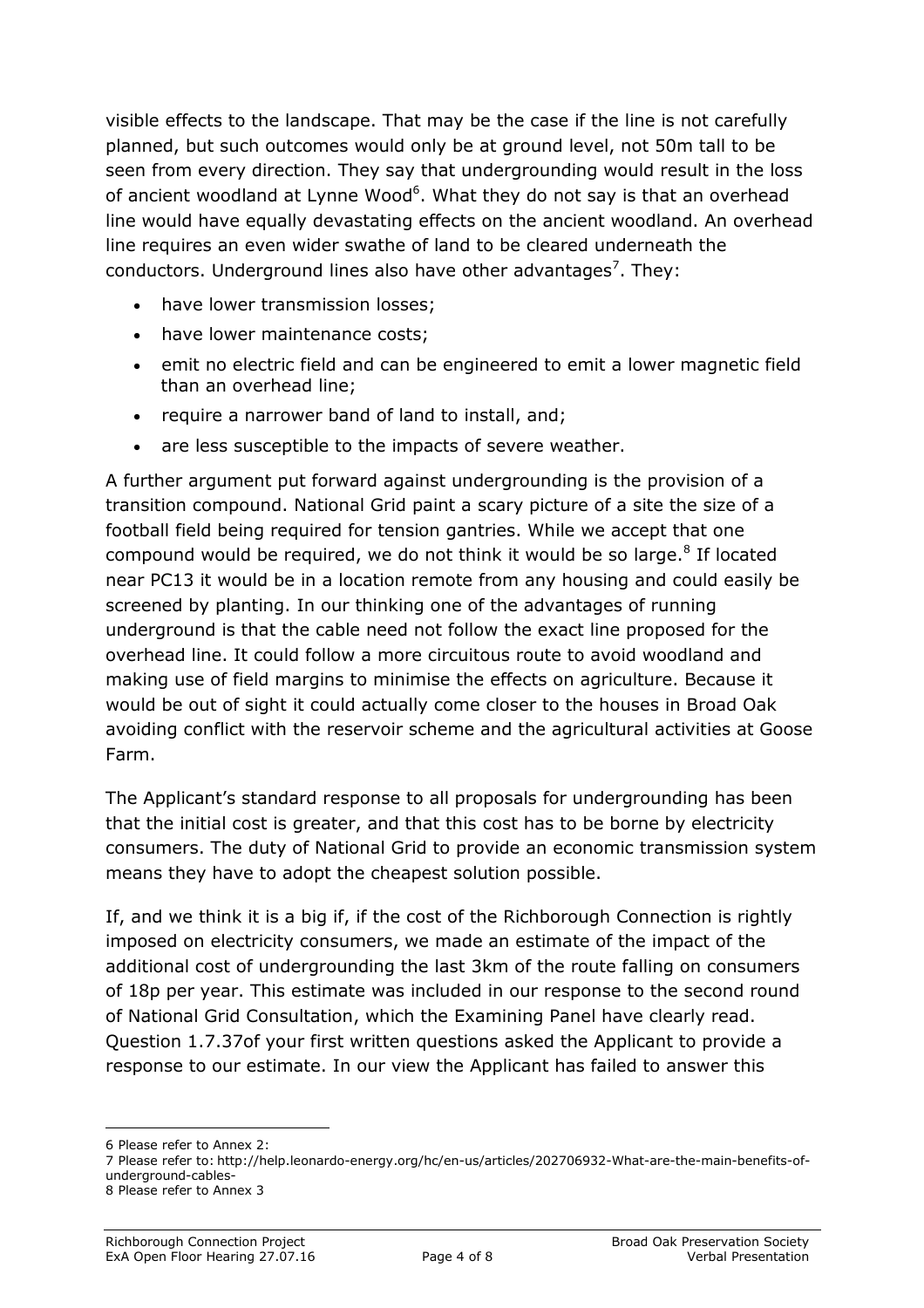question, merely repeating their claim that the costs will ultimately be reflected in consumers bills.

There is another way of approaching the question of the additional costs of undergrounding. As we all know, the standard unit of electricity for which we are all charged is the kilowatt-hour (kWh). The average domestic cost per kWh is currently around 15p. Published statistics<sup>9</sup> show that total electricity generation in the UK in 2014 was 335 terawatt-hours – that is 355 thousand million kWh. We now think our original estimate for the additional costs of undergrounding was too high. If, for the sake of argument we now estimate these at £30million (£10m per kilometre for the last three kilometres), and this sum was to be recovered from consumers in just one year – rather then being amortised over a number of years – then the price of one unit of electricity would rise by .009p, less than one hundredth of a penny.

But we suggest that the cost of the Richborough Connection should not be imposed on consumers. The investment in the Nemo undersea connector is of no value unless the power it transports can be delivered into the national extra high voltage transmission system. Ending at Richborough the connector cannot earn its sponsors any revenue – they need the Richborough Connection for that purpose. Therefore the cost of providing that link is rightly part of the cost of installing a viable link between the transmission systems of the UK and Belgium. By offloading the cost of the Richborough Connection onto the shoulders of electricity consumers, National Grid seeks to give the sponsors of Nemo, of which it is one, an unfair advantage over other electricity generators and suppliers. For example, developers of land based solar arrays (solar farms) have to fund the full cost of their schemes connecting into the grid.

In conclusion we ask you reject the Development Consent Order as currently proposed. National Grid would then have the option of exploring the use of the Isle of Grain power station sites or return with a modified DCO application incorporating underground cable for either whole or the last three km of the Richborough Connection.

Alan Holden Chairman Broad Oak Preservation Society

<sup>9</sup> UK Energy Statistics, 2014 & Q4 2014, published by the Dept of Energy & Climate Change March 2015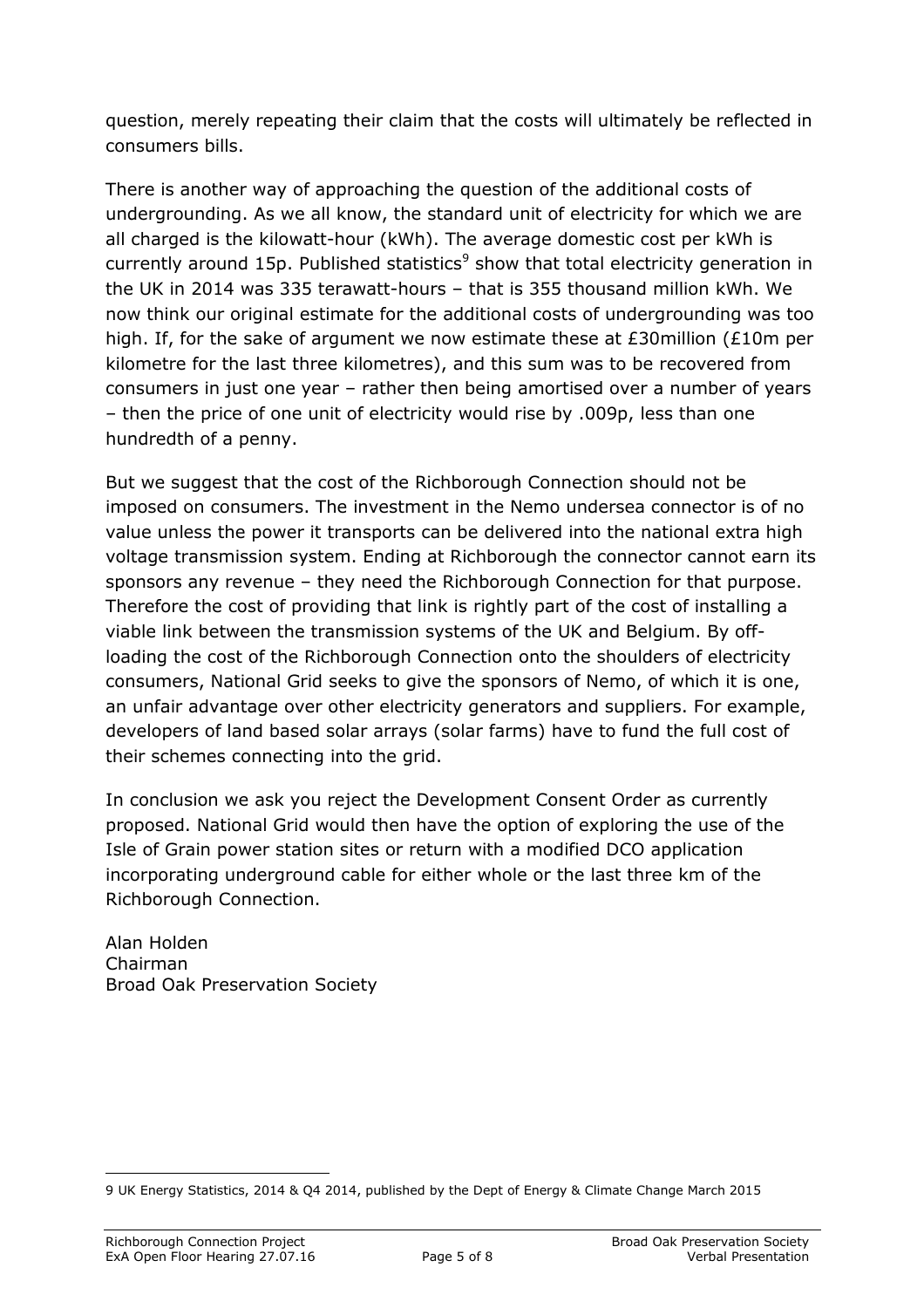## ment and muow utey are authentic;

# **CEN**  $\sum_{i=1}^n$

## By Emily Gosden

**PROFITS** at National Grid rose 6pc to  $f_{\text{eff}}$  $\ell^4$ . Ibn last year as

 $U$  $\overline{1}$ 

fited from Britain importing cheaper<br>power from Branco power from France. the company bene-

tributed to the rise in group adjusted op the said that a "strong performance" from<br>the Franch internal Britain's gas and electricity networks, The utility giant, which manages French interconnector cable con-

 $\overline{\phantom{a}}$ 

 $\overline{1}$   $\overline{2}$   $\overline{1}$ 

analysts' expectations. erating profits, which was in line with undersea Operating profits from its 2 gigawatt power cable rose

 $\sigma$   $\mu$   $\mu$   $\sigma$   $\mu$ 

ential between France and the UK in the £123m, as the "high power price differwere willing to pay higher lees to use the first half of the year" meant companies od<sub>61</sub>

France. interconnector to buy cheap power from Profits from the UK electricity trans-

 $\begin{array}{c}\n\Box \rightarrow \Box \rightarrow \Box \rightarrow \Box \rightarrow \Box \end{array}$ 

were up by lipc and 6pc respectively. transmission and mission business fell by 5pc but gas sutoriq nonnutristip

On a pre-tax basis, after finance costs exceptional items, **FRIODEN** Grid

profits rose l5pc to £3bn in the year to March.

high profile as power plants close, rais ply and demand has become increasingly National Grid's role balancing UK sup-

executive, said the outlook was looking mg rears of a supply crunch this winter "tight but manageable" and he expected John Pettigrew, National Grid chief



supply margins to be similar to the level<br>last winter **Iast winter** 

on equity significantly above the "base" businesses continued to report a return<br>of the state of the state of the state of price controls. levels allowed by Ofgem when it set their<br>price controls  $\rm{National\,Grid\,is\,regular\,ed\,UK\,networks}$ 

UK electricity transmission made

and expects to get to keep £92m of the 13.9pc return on equity, compared with "efficiency saving". the £1.5bn it had been allowed by Ofgem, £1.3bn in the division, compared with l0.2pc set by Ofgem. National Grid spen

keep £56m of the saving. £lbn, with National Grid  $\ell$ 900m compared with an allowance of  $\ell$ <br> $\ell$  $Gas$ distribution expenditure expected to **SEAA** 

share of the savings will also be passed<br>back to customers Ofgem had set it were easy to hit, saying<br>that National Grid was imported by the saying whether National Grid was handed an back to customers. unduly generous settlement by Ofgem.<br>However Mr Portironal der to make the efficiency savings. A share of the saving military savings. A that National Grid was impovating in or-<br>der to make the affairm However, Mr Pettigrew denied the goals<br>Ofteem had set it was Critics in the industry have questioned

early 2017 business was on track for completion in<br>early 2017. a majority stake in the gas distribution<br>business was on track for commutation. The company said the planned sale of majority stake in the company.

2.9pc at 970.6p. Shares in National Grid ended down<br>9pc at 970.6p.

Questor: Page 6

 $\omega$ 

pue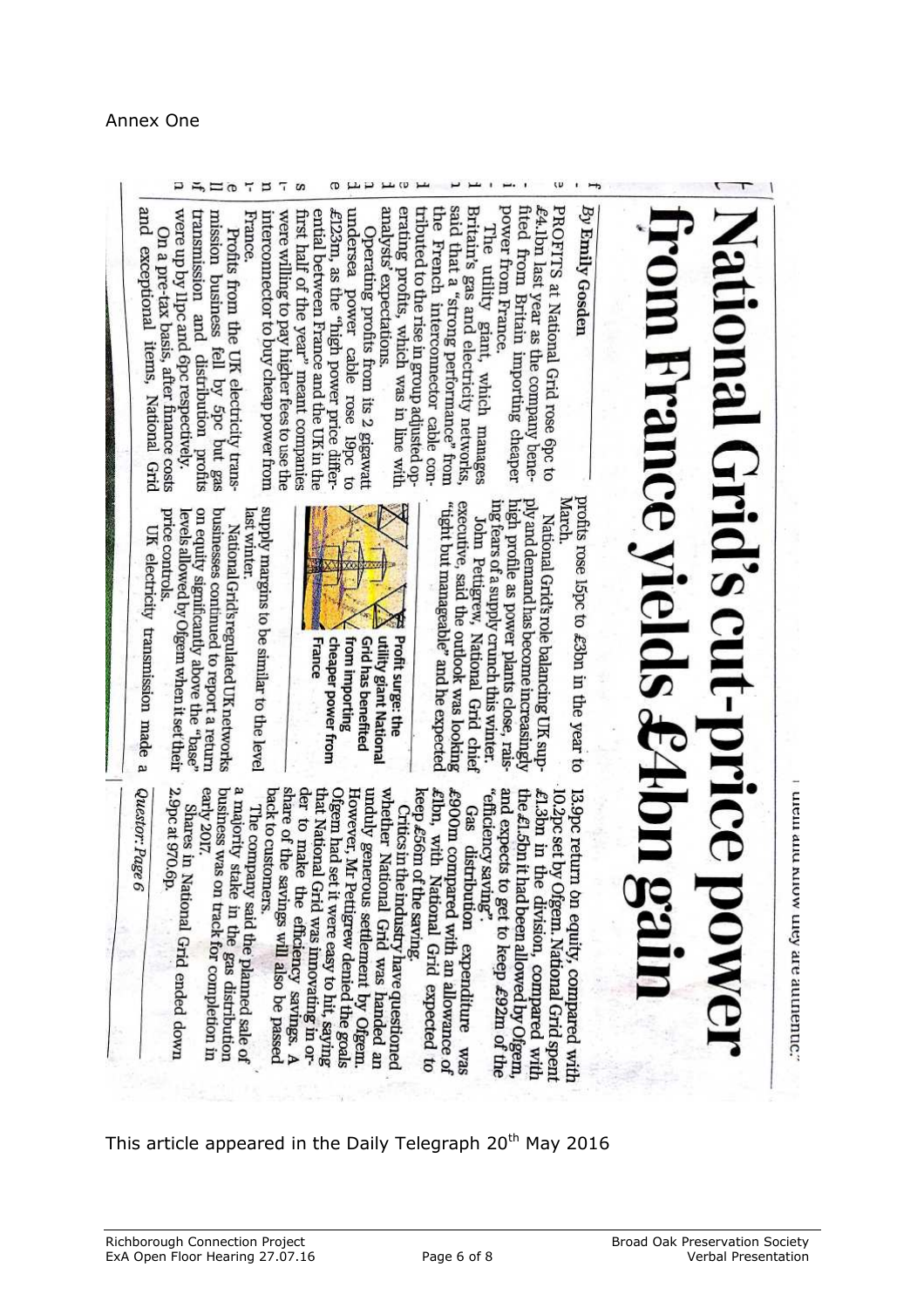## Annex Two



This picture shows a 400kV OHL passing through Clowes Wood north of Canterbury